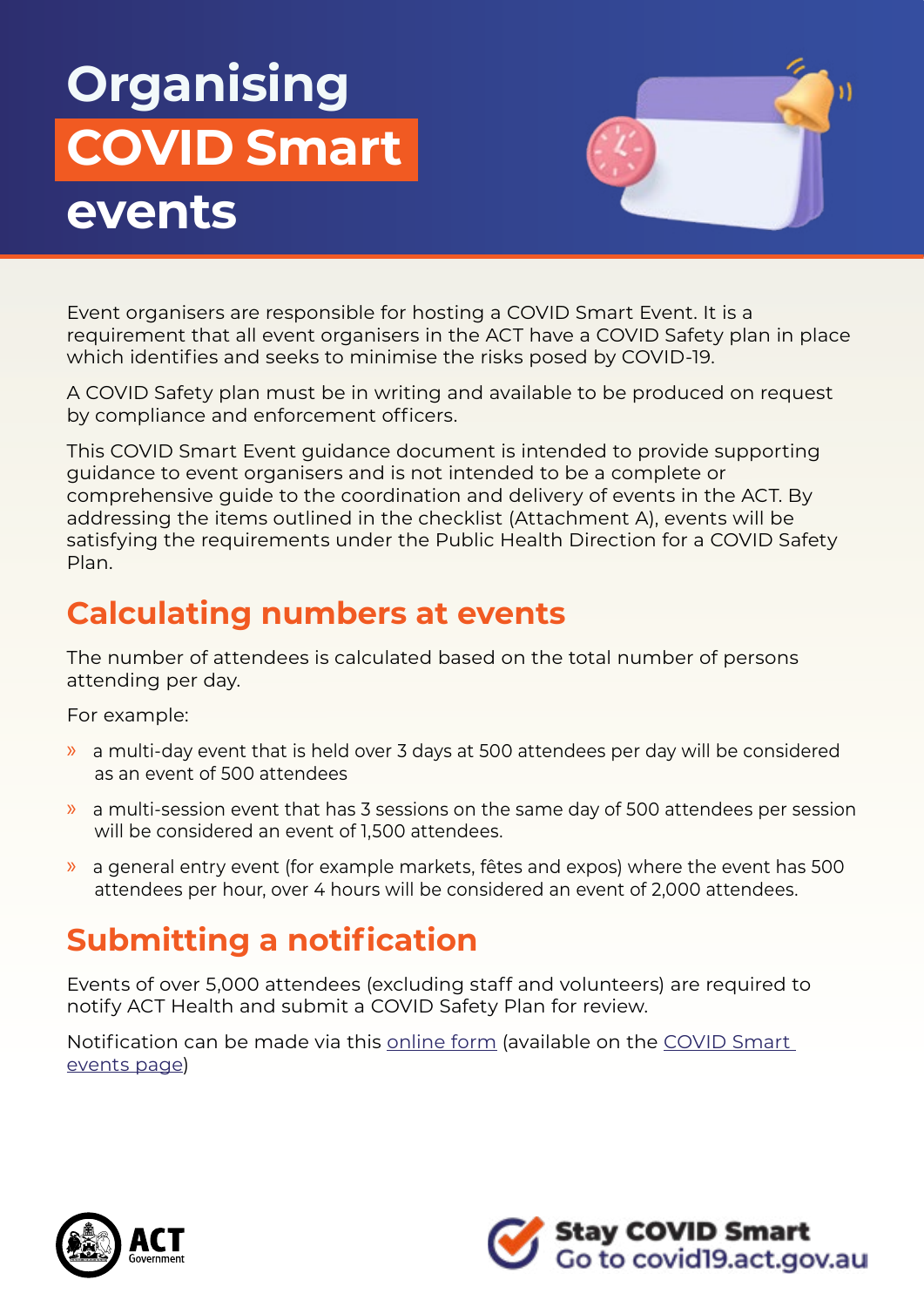Documentation required to be submitted includes:

- **1.** Details of event, including date, time, anticipated attendance and more.
- **2.** Event specific COVID Safety plan (you can use the COVID Safety Plan checklist at Attachment A to develop your plan).

**Note:** If hosting your event in a venue that is also required to have a COVID Safety Plan in place, your plan must be consistent with the venue's plan.

ACT Health requests that event organisers allow up to 3 weeks for the review process to be completed wherever possible.

If your event is straight forward, you can expect a response within 10 working days.

Your notification and submission will be reviewed, and ACT Health will contact you to confirm that the review has been completed and to work through any concerns identified.

## **Attachment A**

## **COVID Smart event planning checklist**

Event organisers are responsible for considering how they can implement each section of the Checklist and what measures they need to put in place to reduce the risk of COVID-19 transmission for patrons and staff.

Please fill out your COVID-19 risk mitigation measures in the boxes under each heading.

### **Core considerations for COVID Smart at events:**

- **1.** Management of attendees and key event activities
- **2.** Physical distancing
- **3.** Hygiene measures
- **4.** Cleaning and ventilation
- **5.** COVID Smart messaging
- **6.** Manage illness on site and screening
- **7.** COVID marshals and COVID safety officers
- **8.** Staff and event contractors and/or vendors



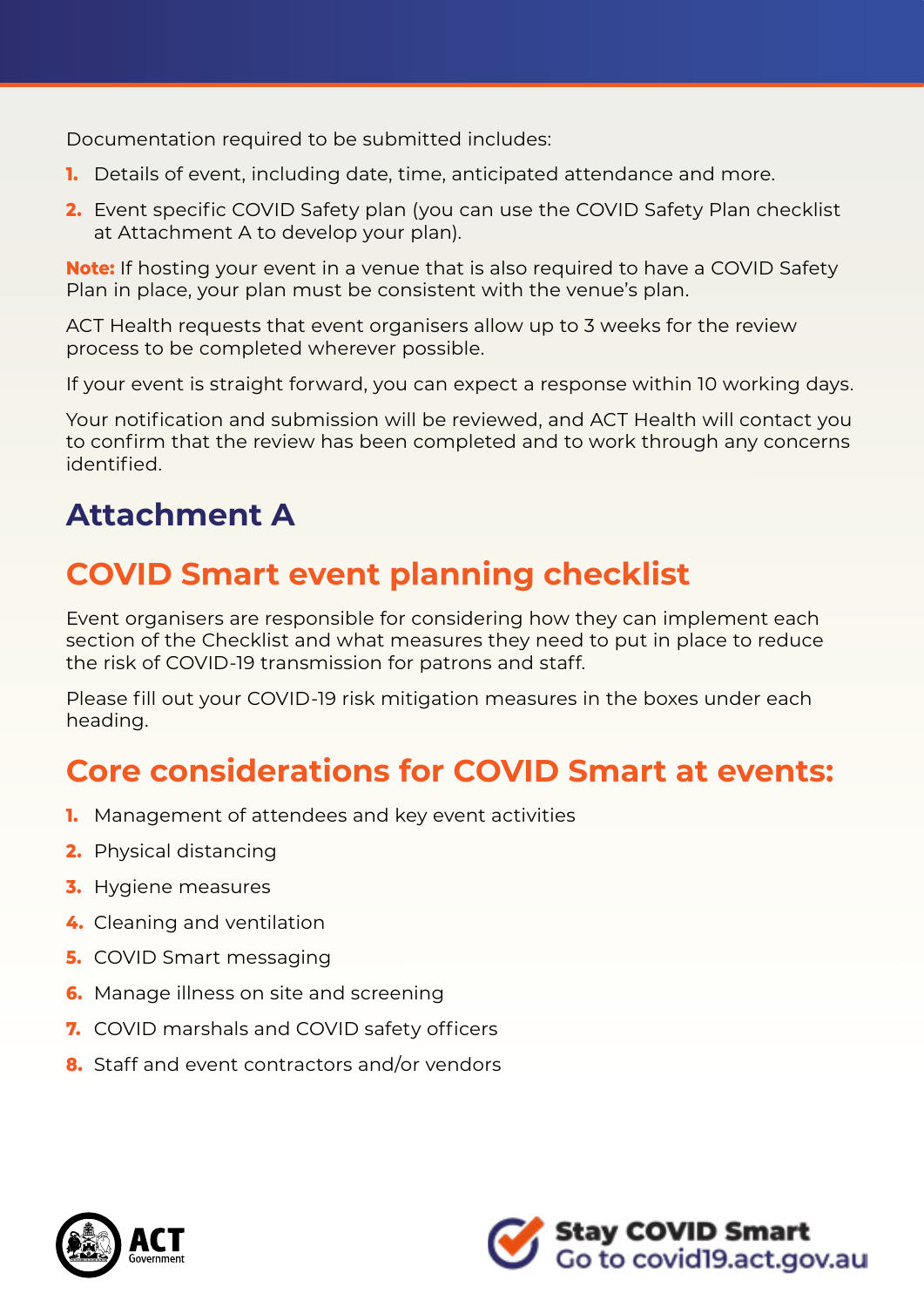### **Event Details**

**Event Name:**  GAMMACON Canberra 2022

**Event Location: National Convention Centre** 

**Number of attendees:** Up to 7000

**Date/s of Event:** 23-24 July 2022

## **Please provide a detailed overview / agenda of your event:**

We are a pop culture festival that involves pop culture themed stage acts, guests who do panels and talks, a free to play video

games area, a free to play table top games area, cosplay with a cosplay competition and display, we also offer a market place

for vendors to sell their wares we have artist alley which is mostly hand crafted good similar to market stalls and the expo floor

 which is booth style stalls mostly selling comics and pop culture merchandise.



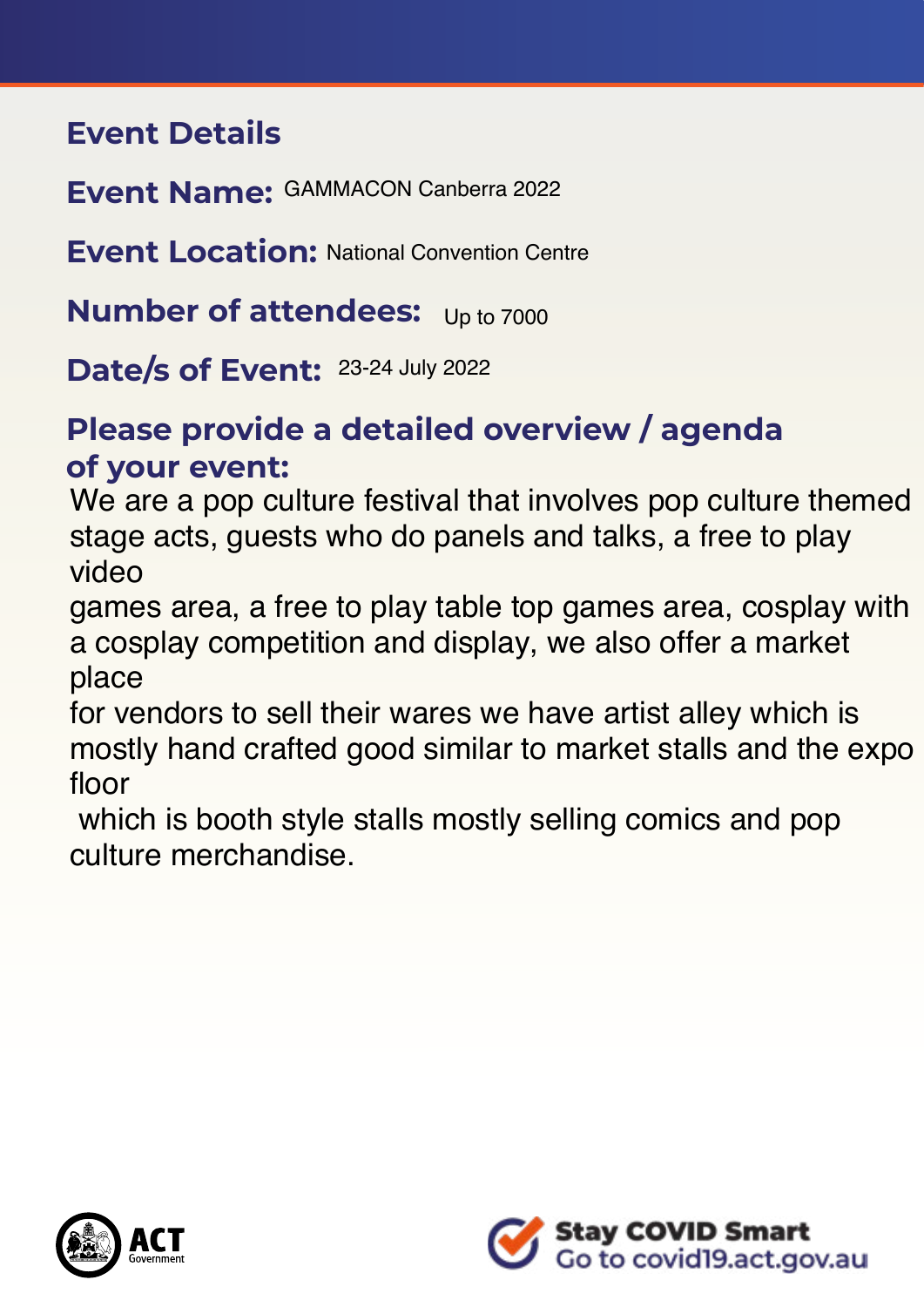## **1. Management of attendees and key event activities**

Event organisers should consider their own policy for managing event attendees before and during the event. They should consider how event activities that could be considered 'high risk' due to inability to physically distance and the use of shared equipment, would be managed and the risk mitigation measures that can be put in place.

Consider your policy on cancellations to allow customers to cancel due to COVID-19 factors such as being unwell, requirement to isolate or quarantine or waiting for COVID-19 test results.

#### **Considerations:**

- » What will happen if people are sick or impacted by COVID-19, and cannot attend? Consider whether you will refund the purchase price of tickets due to COVID-19 factors?
- » Consider the demographics of the patrons expected to attend the event.
- » Consider the flow of pedestrian traffic and how to minimise the effect of potential choke points.
- » Consider how to manage activities which do not permit appropriate physical distancing and put in place additional measures to reduce transmission risk.
- » Consider activities which may result in high touch point areas (for example, amusement rides). Consider putting in place additional cleaning of high touch points and providing extra hand sanitiser for patron use during activities.

Our tickets are supplied via Moshtix and all have a clause if an attendee is displaying any

Covid symptoms that they are not to attend and a refund can be obtained. We will have free to move for our attendees with capacity limits for areas to be monitored by Covid safety officers.

All travelers coming interstate or international will be complying with the current test and isolation requirements.

We have removed 2 days of extra time in the venue and moved to a different facility since running in 2019.

We have a demographic ranging 16-60 with our majority being 20-40



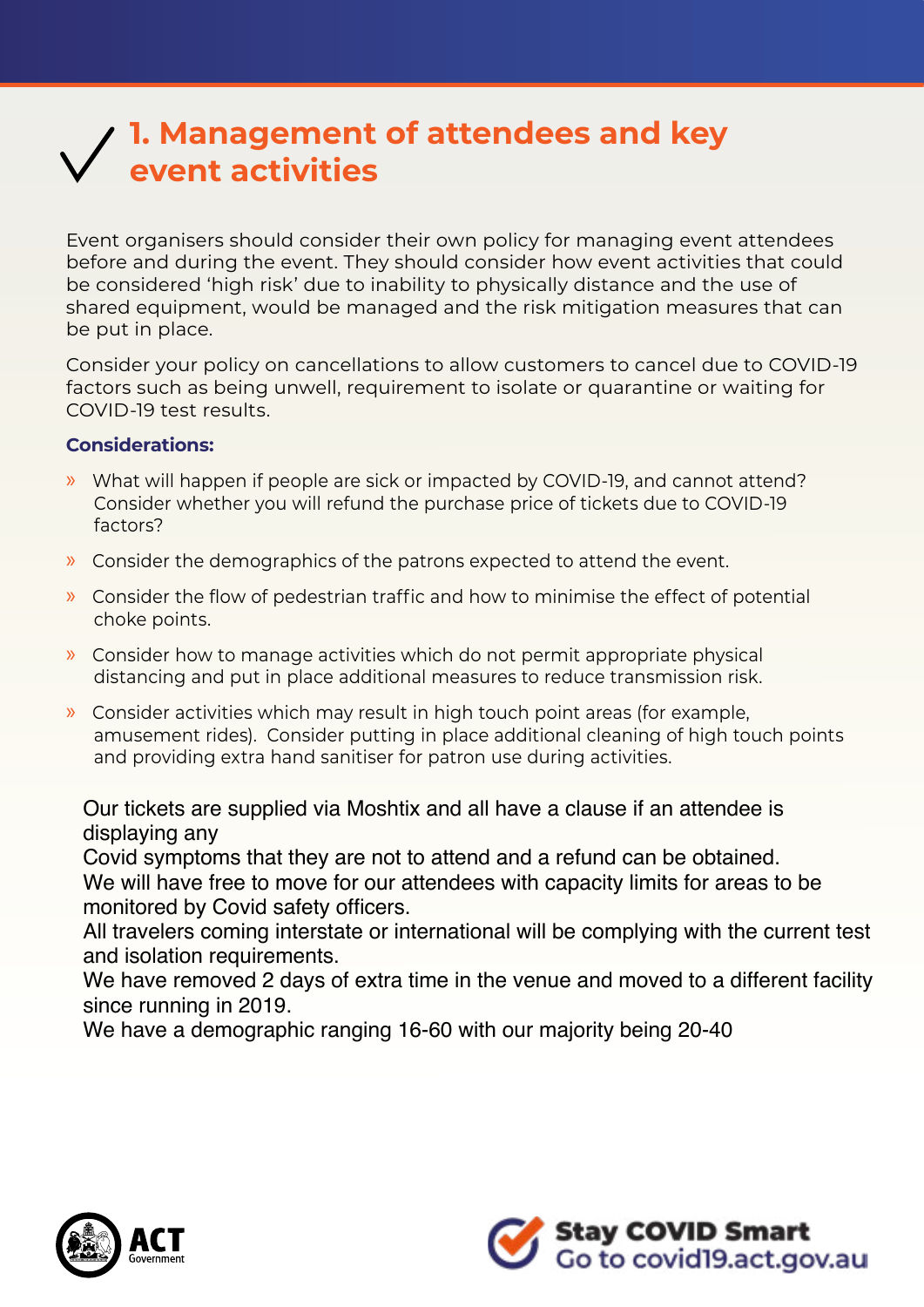## **2. Physical distancing**

Encourage physical distancing of 1.5 metres by marking areas where attendees may queue or congregate.

Have strategies in place to manage any large gatherings that may occur within the event site, such as at the entrance/exit points, amenities or around stall holders. If possible, set up separate exit and entry points and separate order and collection points to minimise congestion.

#### **Considerations:**

- » What is the layout of your event? What consideration has been made to encourage physical distancing? Where will you place foor markers and signage as well as other controls to promote physical distancing requirements?
- » How will your event staff encourage people to observe physical distancing of 1.5 metres?
- » How will you manage areas of potential congestion, for example ingress and egress, food/ beverage outlets, and toilet facilities?
- » Will you stagger entry and exit?

We have aisles with clear markings at the ends of capacity for each area at the entry ways

at our sanitising stations

There will be moving covid safety officers as well as stationary to help divert traffic and lower congestion.

There will be markings on the ground for 1.5m spacing at areas with high traffic. There is also security on hand to help if required for removal of patrons not complying. There will be additional signage around the venue reminding patrons to physically distance themselves.



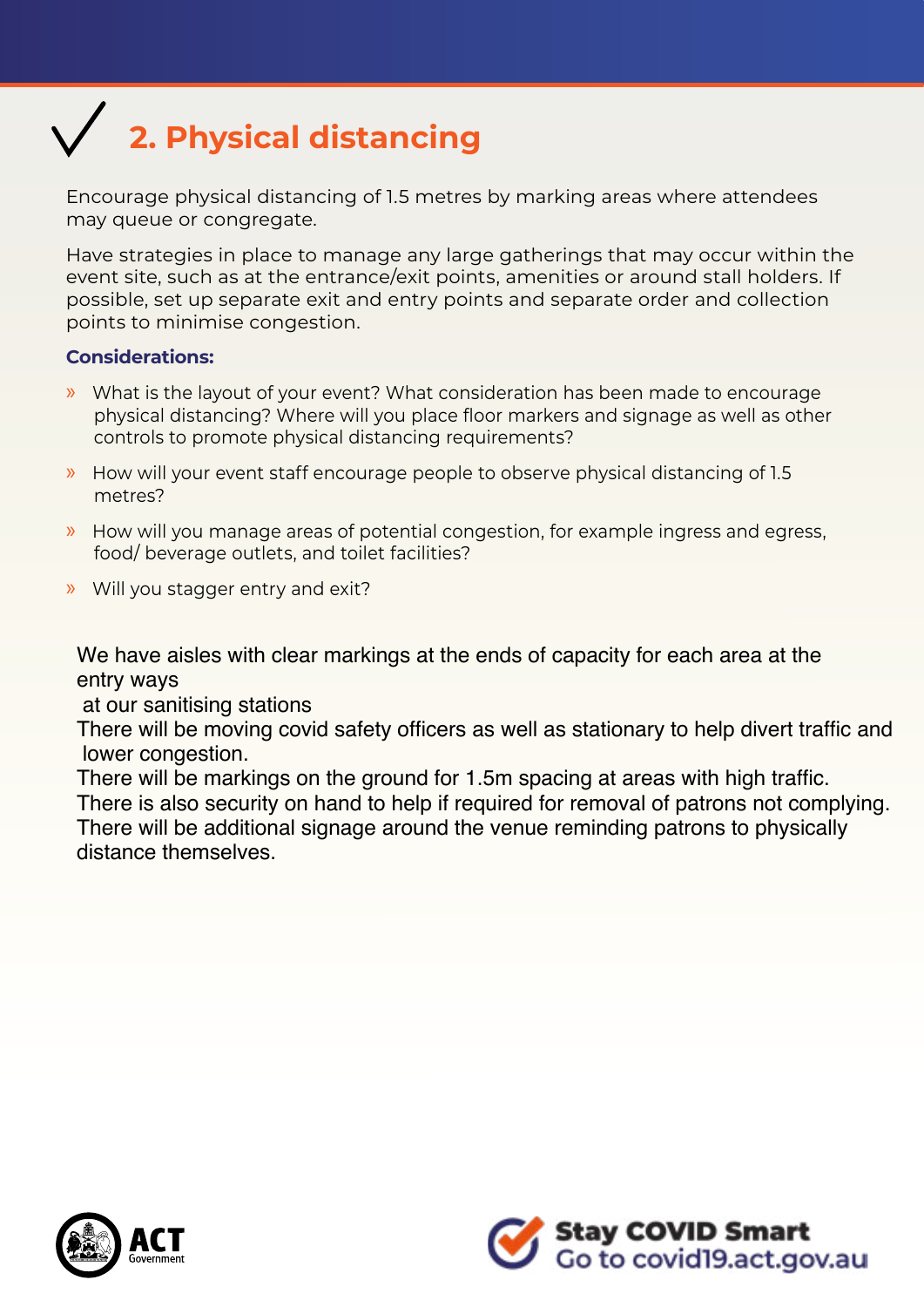# **3. Hygiene Measures**

Provide alcohol-based hand sanitiser at key points around your event site, including at the entrance. Encourage staff and attendees to utilise hand sanitiser regularly. Ensure bathrooms are well stocked with hand soap and paper towels or hand dryers.

While mask wearing requirements have eased, the Canberra community is strongly encouraged to continue to wear a face mask when entering public indoor settings, where it could be difficult to maintain appropriate physical distancing.

Event organisers should also consider what mask wearing policies they may want to implement, for both employees and attendees. This is particularly important for events that employ staff with customer-facing roles and for those that are likely to be interacting with vulnerable members of our community

#### **Considerations:**

- » At what locations around the event site will you have hygiene stations?
- $\triangleright$  Who will be responsible for ensuring hand sanitisers are available and refilled when required and checking bathrooms are well stocked?
- » Do you have sufficient, independent hand washing facilities?
- » How will you remind patrons, staff and volunteers of the need to practice good hand hygiene and respiratory etiquette?
- » Have event organisers considered mask wearing policies for staff and/or attendees?

There will be a total of 30 sanitising stations positioned at entry to the building, rooms, exhibition ailses, toilets, and cafeteria lines.

Our dedicated covid safety officers will keep on ensuring these are refilled as required.

There will be signs around to remind patrons to practice good hand hygiene We will provide free disposable masks to those in attendance



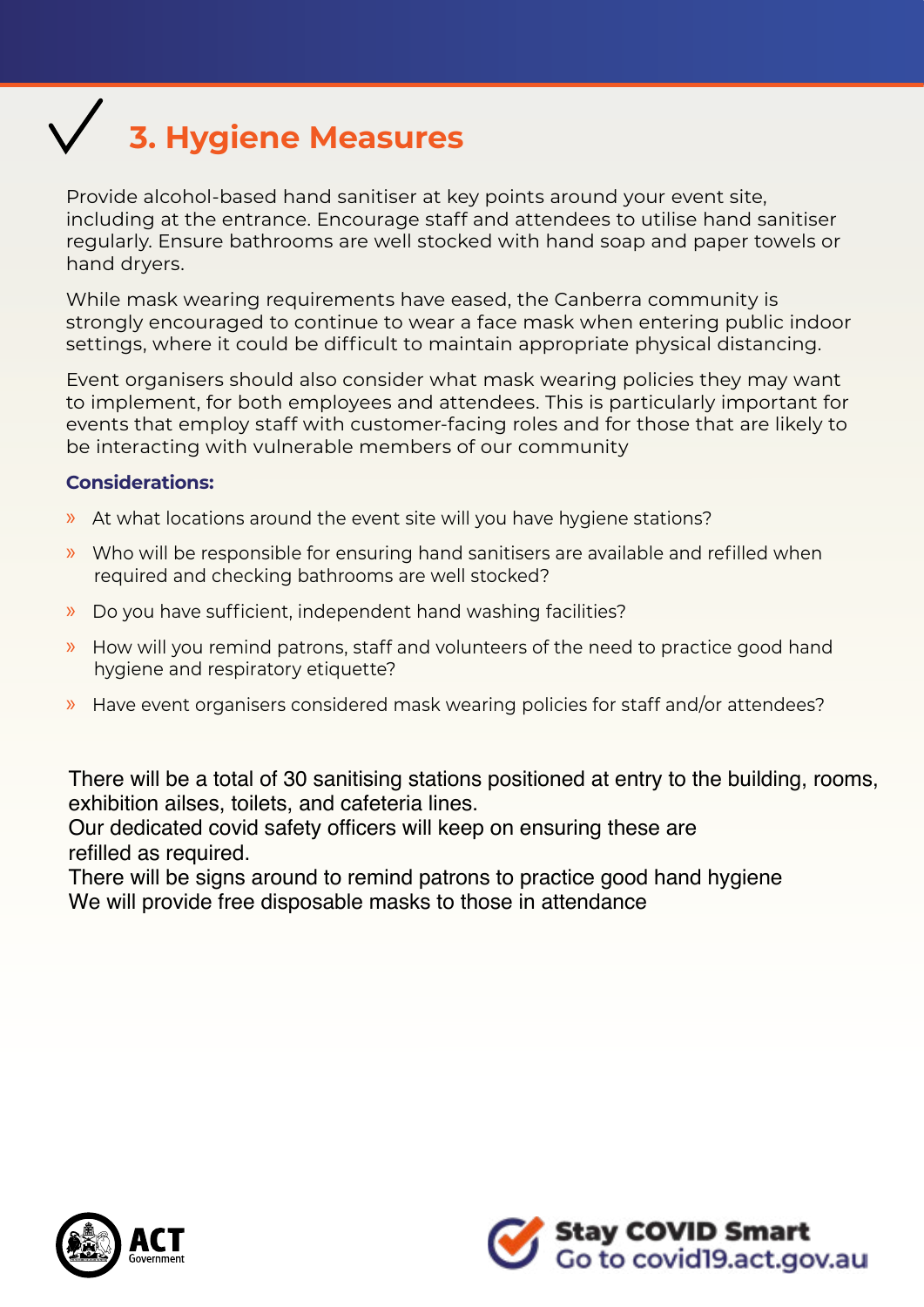

Events should implement a cleaning plan. Consideration should be given to the frequency of cleaning and sanitising of high touchpoint surfaces (food and beverage facilities, EFT machines, door handles, tablets, chairs, bathrooms, etc). Cleaning tips and the type of sanitisers for workplaces can be found on the Safe Work Australia website.

In indoor areas, encourage natural ventilation by keeping windows and doors open wherever possible.

#### **Considerations:**

- » What measures are in place for regular venue cleaning and disinfecting, particularly for high touch areas, including doors, chairs, bathrooms and toilets, handrails and food and drink facilities before, during and after the event?
- » Do you require designated staff for frequent cleaning? Is there a contracted cleaning company or will this be undertaken by existing staff? Are staff trained in infection control?
- » How will you ensure cleanliness and hygiene standards are maintained?

The National Convention Centre has contracted cleaners that are well versed in current health standards and will be regularly cleaning high contact surfaces.



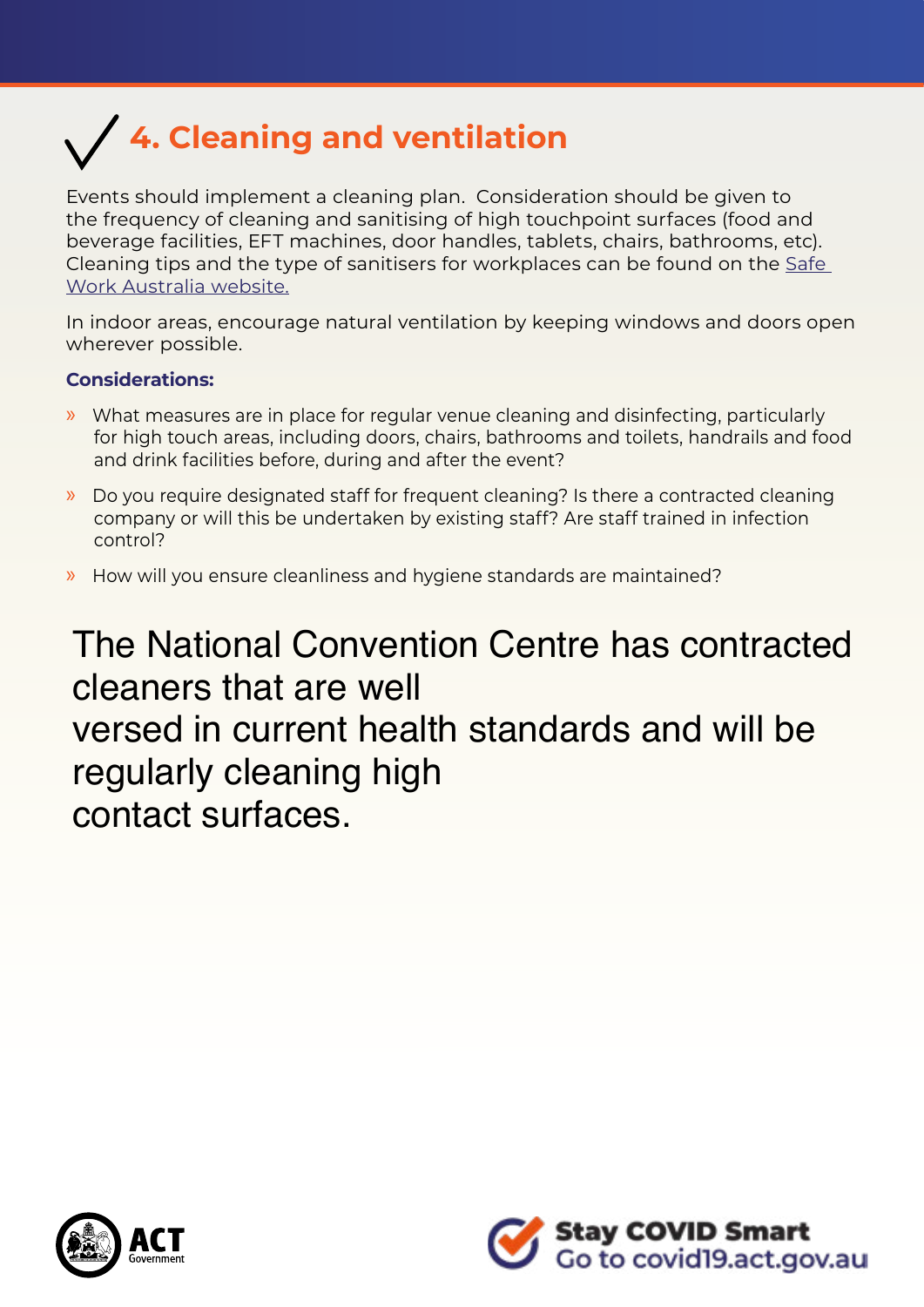# **5. COVID Smart messaging**

Event organisers should proactively communicate COVID Smart messaging to attendees, workers and contractors that is in line with the current ACT Health advice.

If events are pre-registered or ticketed, consider communicating with attendees prior to the event the COVID Safety measures that will be in place. Encourage attendees to stay at home if they are unwell.

Place signs at entry points instructing attendees and staff not to enter the event site if they are unwell (see Resources for businesses on the Business Hub website).

Anyone experiencing symptoms of COVID-19 should be encouraged to not attend and seek testing.

#### **Considerations:**

- » How will you proactively communicate public health messaging with attendees prior to, and during the event to inform them of their safety obligations and expected covid smart behaviours during the event?
- » Who is responsible for issuing communications to stakeholders and patrons?
- » Consider how you will encourage staff not to attend work if they are unwell?

We will be emailing out a reminder 2 days before the event to all attendees to remind them if they have any symptoms to please not attend and to contact moshtix for a refund or if a volunteer to advise they cannot participate.

Communications will come from the executive committee as well as Ashley Constable who will be the Covid Safety Manager for the weekend.



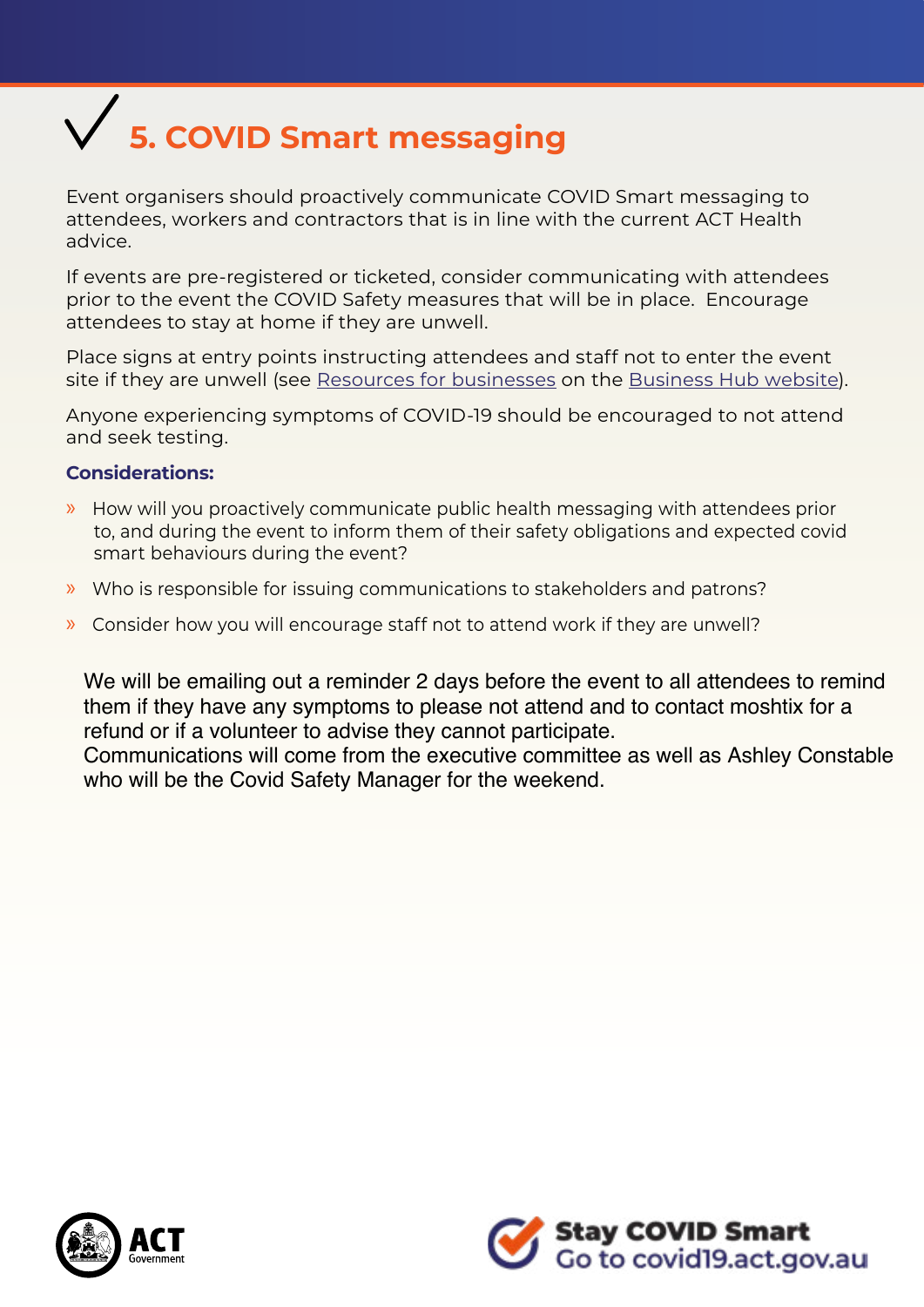# **6. Manage illness on site and screening**

Consider how staff and patrons will be managed if they present with symptoms of COVID-19 and ensure that all staff understand processes in place to manage attendees who present with illness.

#### **Considerations:**

- » What is your plan to manage attendees who present with illness?
- » Do staff know what to do if an event participant or staff member presents to them with symptoms?
- » How will you encourage measures that reduce risk of transmission such as wearing of masks, physical distancing and hand hygiene?
- » What advice will you provide to attendees requested to leave the event immediately if any symptoms of illness develop?

Everyone attending will be advised 48 hours prior and anyone at the door displaying symptoms will be turned away, there will also be signs to be read on way into the venue to remind all.

All staff are versed on this and will be provided with prior training.

Sign posting and floor walking covid officers will ensure the risk of transmission is mitigated

Anyone asked to leave will be advised to test immediately and to please contact us if return a positive result so we can email attendees.



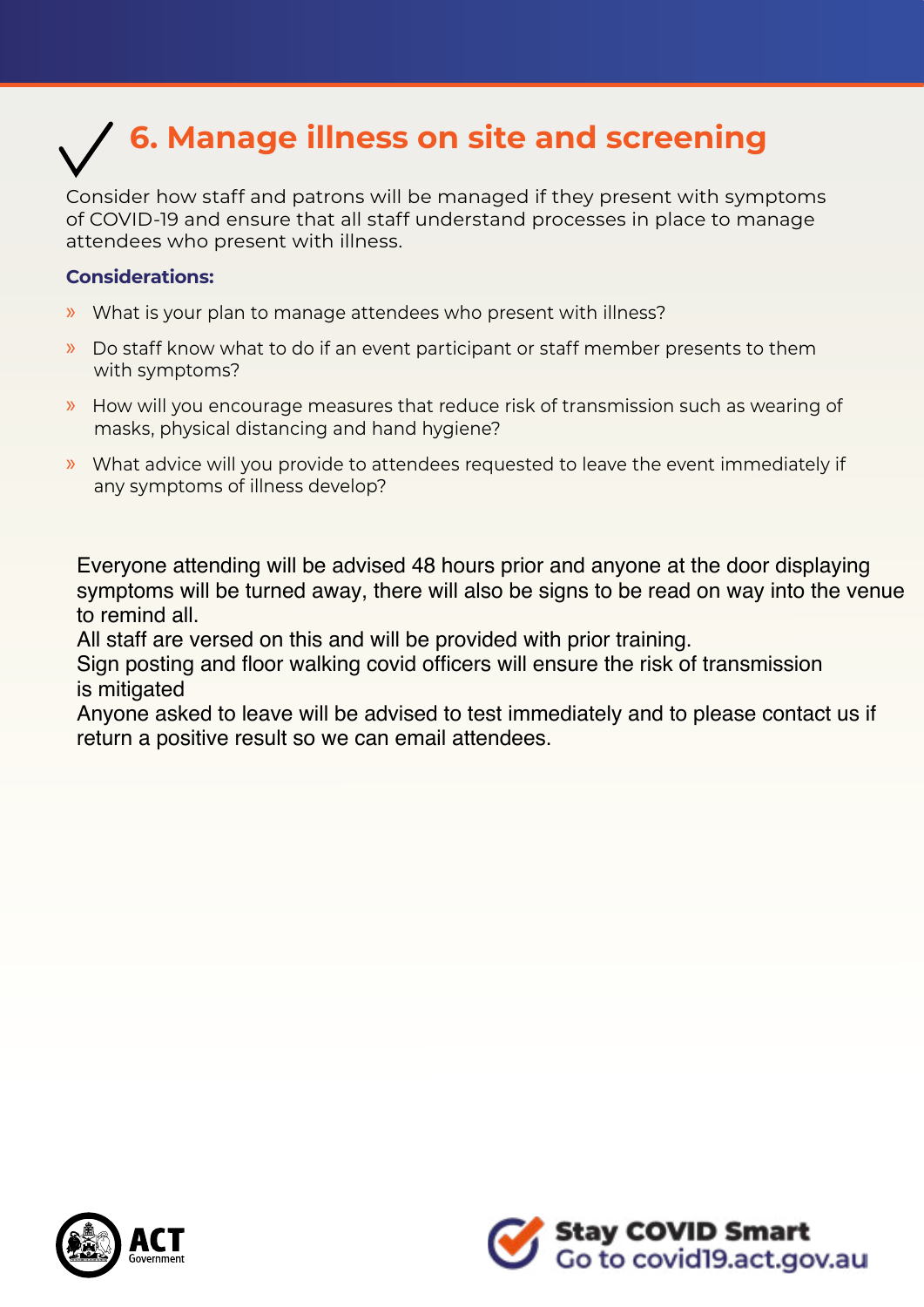## **7. COVID marshals and COVID Safety officers**

Event organisers should consider whether COVID marshals and/or COVID Safety officers are needed to support the implementation of COVID Safety plans. These roles may be more relevant for larger events. It is strongly advised that security officers should not be asked to take on the role of COVID Safety marshal or COVID Safety officer if either of these roles are required.

A COVID marshal or COVID Safety officer can be a volunteer or a staff member and should be easily recognised (for example, lanyard, badge, coloured shirt, hat, hivis vest). They should be fully trained on the contents of the event's COVID Safety Plan.

COVID marshals and/or COVID Safety officers should be tasked with ensuring implementation of the event COVID Safety plan. This may include, encouraging physical distancing in areas prone to crowding, managing queues, monitoring and maintaining sanitiser and hand soap stock levels and providing advice and guidance to staff and volunteers.

#### **Considerations:**

- » Consider whether you require COVID Marshals and COVID Safety officers at your event and if so how you will engage these individuals.
- » What roles and responsibilities will be assigned to these roles, if they are required? COVID Marshals and/or COVID Safety officers should be trained on their tasks and roles and also be provided the authority to take action.
- » How will the COVID Marshals and/or COVID Safety officers be identified? (e.g. through appropriate clothing/vests)

There will be a Covid Marshal : Ashley Constable

As well as there will be 10 Covid safety officers fully versed in the requirements and responsibilities with each being designated an area to solely stay in rather than moving into different rooms. All officers will be wearing pink HiVis vests to be readily identifiable



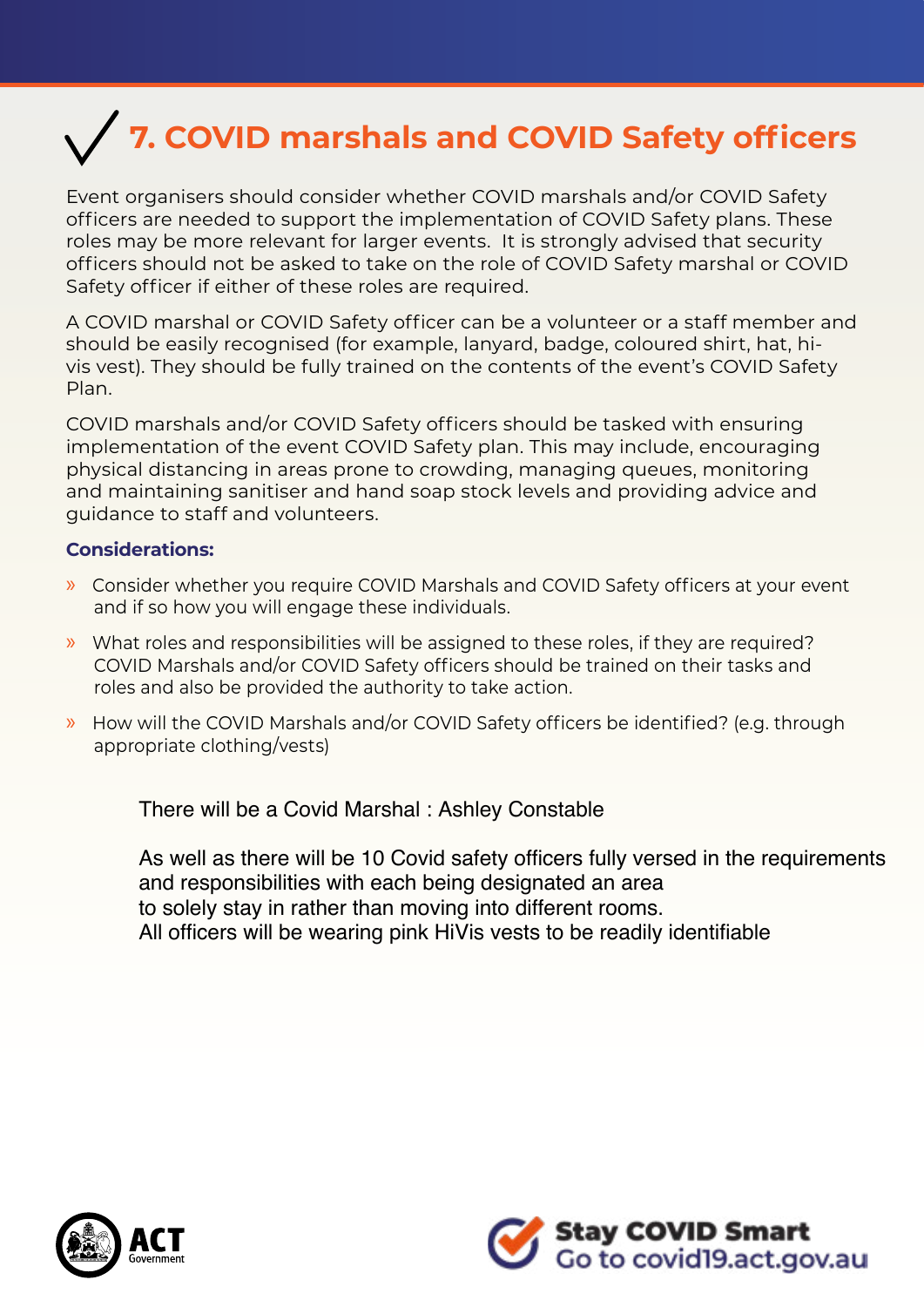## **8. Staff and event contractors/vendors**

Ensure event staff, contractors, and vendors are properly trained and have access to information relating to the COVID Safety measures in place at your event.

#### **Considerations:**

- » Has the event's COVID Safety plan been shared with all relevant stakeholders?
- » Are your staff and event contractors appropriately trained and across the event's COVID Safety plan?
- » Do you need staff to undertake infection control training of contractors? The Australian Government Department of Health offers online Infection Control Training which can be accessed by anyone
- » Staff can undertake the free nationally accredited COVID-19 infection control training which is now available to help ACT businesses to be COVID-19 Smart.
- » What checks do you have in place to make sure the event vendors and contractors follow COVID Smart practices?
- » Will you request that vendors and contractors supply their COVID Safety plans to you?

A copy of the covid safe plan will be disclosed to all vendors at least 1 month in advance with all volunteers being given covid training in orientation to ensure all volunteers are trained the same.

There will be monitoring officers throughout the entire event to advise patrons if required to leave.

All vendors will be monitored by the Covid safety officers who will report back to Ashley Constable for any compliance issues.



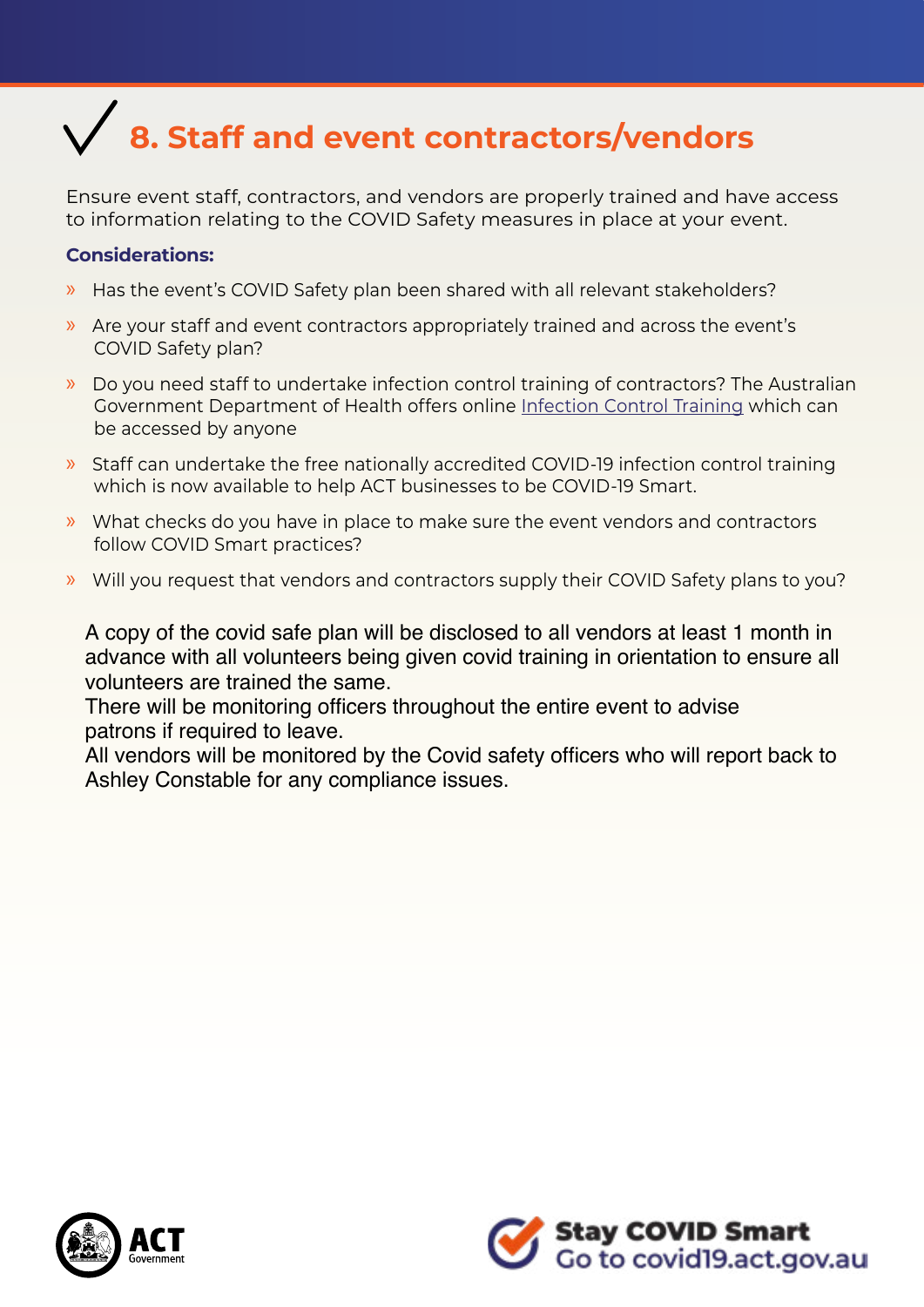## **Assessing a COVID-19 Exposure in the Workplace or during an Event**

Organisers may also wish to plan for how they will assess a COVID-19 exposure during an event and include this information in their COVID Safety Plan. This is particularly relevant for multi day events and staff exposures, noting that staff members are required to advise their employer of their diagnosis if they attended the workplace during their infectious period.

The ACT Government has developed guidance material to support workplaces and businesses to understand how best to respond to a COVID-19 exposure in their business or workplace.

A COVID-19 Workplace Exposure Assessment Tool has also been developed to assist businesses to ensure that they can appropriately respond to an exposure and mitigate any risk of further COVID-19 transmission.

The Assessment Tool is designed to be used when responding to an exposure in the workplace, but it may also assist in planning to decrease potential impacts of exposures at events if they occur. Further information can be found on the COVID-19 website.

## **Key Contacts:**

- » Access Canberra Event and Business Coordination Team ACEvents@act.gov.au
- $\triangleright$  Event Exemptions Team Office of the Chief Health Officer covidexemptions.events@act.go.au

### **Resources**

- » ACT Government's COVID-19 website covid19.act.gov.au
- » COVID Smart events covid19.act.gov.au/restrictions/covid-safe-events
- » Safe Work Australia safeworkAustralia.gov.au
- » Australian Health Protection Principal Committee (AHPPC) Statement health.gov.au/news/australian-health-protection-principal-committee-ahppcstatement-on-very-high-risk-social-environments
- » ACT Government Business Hub act.gov.au/business